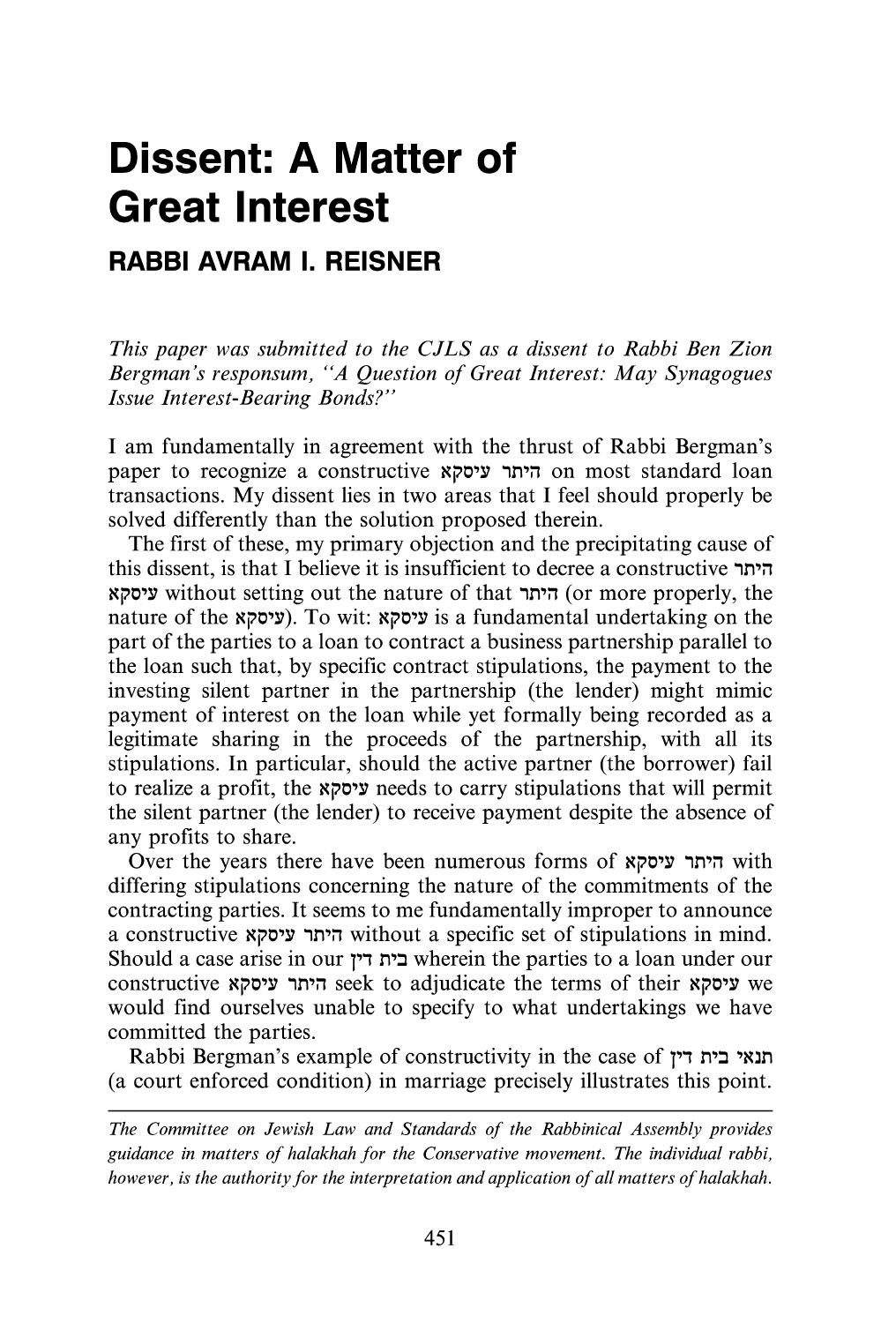The rabbis required certain specific provisions to be part of any marriage contract constructively, that is, even should the parties deem it undesirable to include them in their contract. The specific provisions were known and would be enforced by the court. The very point of constructivity was to instruct the specific adjudication of any later case that might arise out of that contract. Rabbi Bergman's paper, however, seeks to put in force a fictitious legal arrangement which it leaves fully fanciful so that, in effect, it can never be adjudicated at all.

The charge against all היתר עיסקא arrangements has always been that one cannot wave a magic wand and thereby dispense with an 110'N Nn"11N1 (a Biblical prohibition). Defense against that charge resides in having a specific legally justifiable Nj:'O'Y arrangement between the parties. The application of constructivity itself, here, strengthens the potential objections. Failing altogether to have an Nj:'O'Y arrangement in the mind of the decreeing *1'1* n':J seems to me to be a fatal flaw.

My second objection, less compelling insofar as moving this dissent, is that Rabbi Bergman reaches very far with his constructive היתר עיסקא. It must be remembered that היתר עיסקא is a subterfuge, albeit a legal one, aimed at circumventing the Torah's prohibition on taking interest. As a matter of principle I believe the Torah's dictates to be authoritativesubject to our interpretation, even limitation, but not outright abrogation. Classic rabbinic method has always been to delimit authoritative rulings where necessary, sometimes severely, but not to overturn them. Some area would be left under the aegis of the original rule. Rabbi Bergman and the committee, through the use of constructivity to apply to all loans of any kind (and that without even a specific Nj:'O'Y in mind) leave no hint of the original prohibition.

More importantly, but for the demands of our complicated economic system, run on the engine of transfers of capital and the banking system, I am in basic sympathy with what I read to be the intent of the Torah's provision- namely that if a Jew in need approaches another Jew for a loan, that Jew should address his fellow's need as an act of brotherhood, without deepening his burden and without seeking to profit. Most of us, I expect, do still give interest free loans to our family and friends when they are needed without much thought. Charging interest and formalizing such a loan as a business transaction is unacceptable to me except where no alternative is possible.

I would therefore propose that a general, constructive Nj:'O'Y 1n'i1 be limited to bona fide commercial loans between individuals or to loans involving corporations (banks, etc.), which are by their very nature commercial entities. That is the realm for which we seek the freedom of Nj:'O'Y 1n'i1. Personal loans between individual Jews would thus remain, as they should, within the aegis of the Torah's directive, interest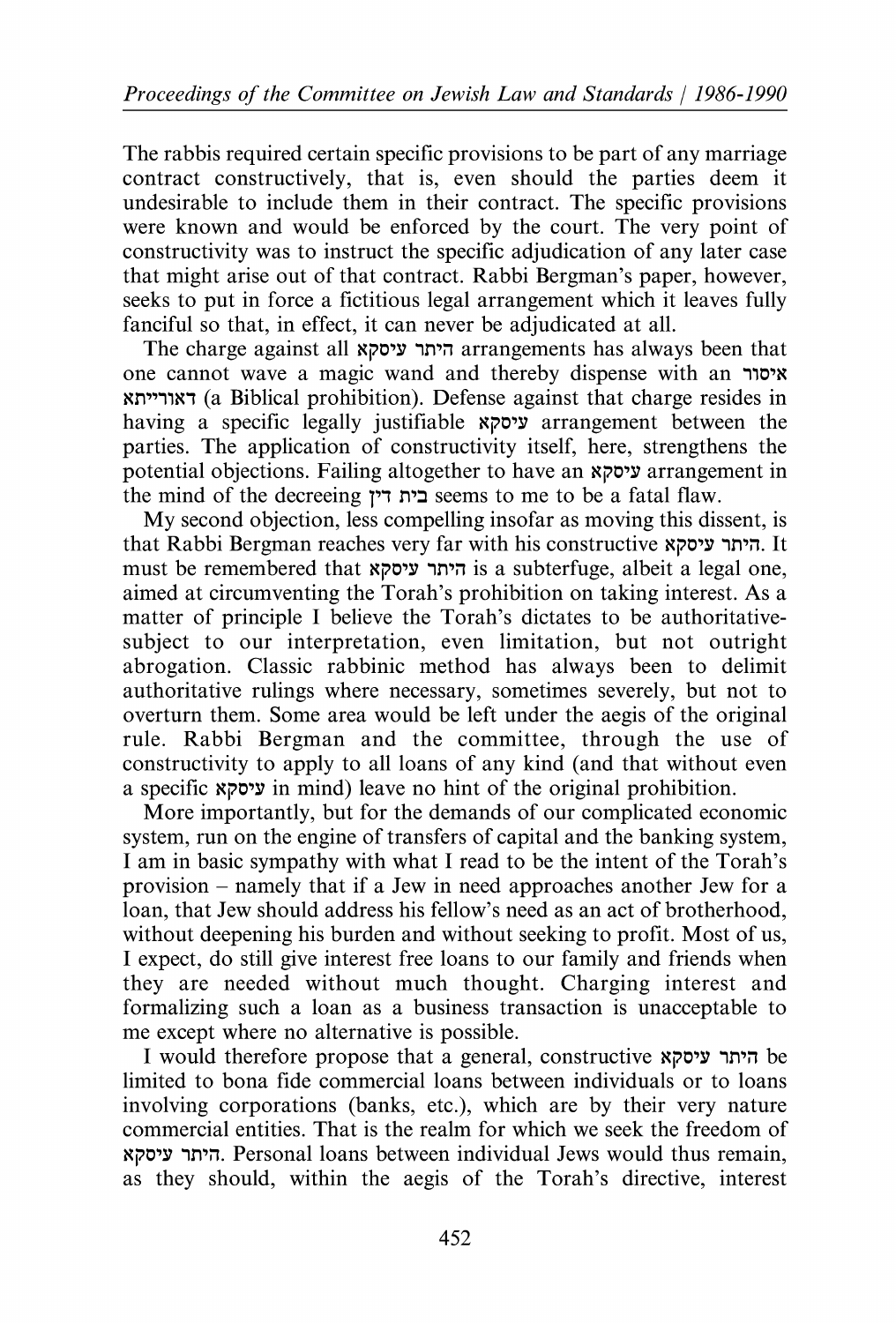forbidden. The option of a specific היתר עיסקא between individuals in the case of some specific need could then be considered on a case by case basis by a competent authority.

(I note in this regard that Rabbi Moshe Feinstein 1 proposes a "W11'n" (a norum) that corporations that carry only corporate liability and not the personal liability of their owners and officers should thereby be exempt from the prohibition of ריבית) when they function as the borrower, on which basis he permits bank deposits in a Jewish bank. This is a radical suggestion. Jewish law has never protected individuals from liability for their actions nor recognized the "corporate person," and here this new distinction which has not been received in Jewish law is being utilized to release the corporation from Torah law. Nonetheless, this position has received a hearing in the Orthodox community given its author. The committee was unwilling to consider a proposal along those lines, which would yield a much narrower solution to the question at hand, neither do I propose that we go that route. A constructive היתר ~i'O'l' is a broader but more conservative solution that can be equally effective. The new distinction between persons and corporations here serves only as a guiding distinction in a rabbinic enactment, which distinction serves to maintain the integrity of the Torah's ruling rather than to challenge it.)

I append here the text of a ~i'O'l' (,n'il) ,~11). It should be clear that it does not represent the specifics of the constructive היתר עיסקא this committee. Such a specific שטר (היתר) שמי was proposed by Rabbi Howard Handler at the end of 1986 or beginning of 1987, before my term, and voted down. Nor was my insistence on the need for such a text received. Nevertheless, I append here the text of a wיסקא crafted as a constructively applicable text, rather than one to be signed by the parties at contract. This text also differs minutely from other such ~i'O'l' documents in order to solve certain technical problems that I felt worthy of attention.<sup>2</sup>

I append this text for purposes of completion and to serve as an available model for those who seek to understand the terms of a  $x$ (היתר) v or to adjudicate an unspecified  $x$ יסקא in the future.

## **Shtar** (היתר) **Shtar**

1. Parties A and B, respectively the silent partner (lender) and active partner (borrower) in this partnership, stipulate that that sum of money transferred from A to B for the designated period, as recorded in the records of their transaction, was transferred and received one half (1/2) as a loan and one half  $(1/2)$  as an investment.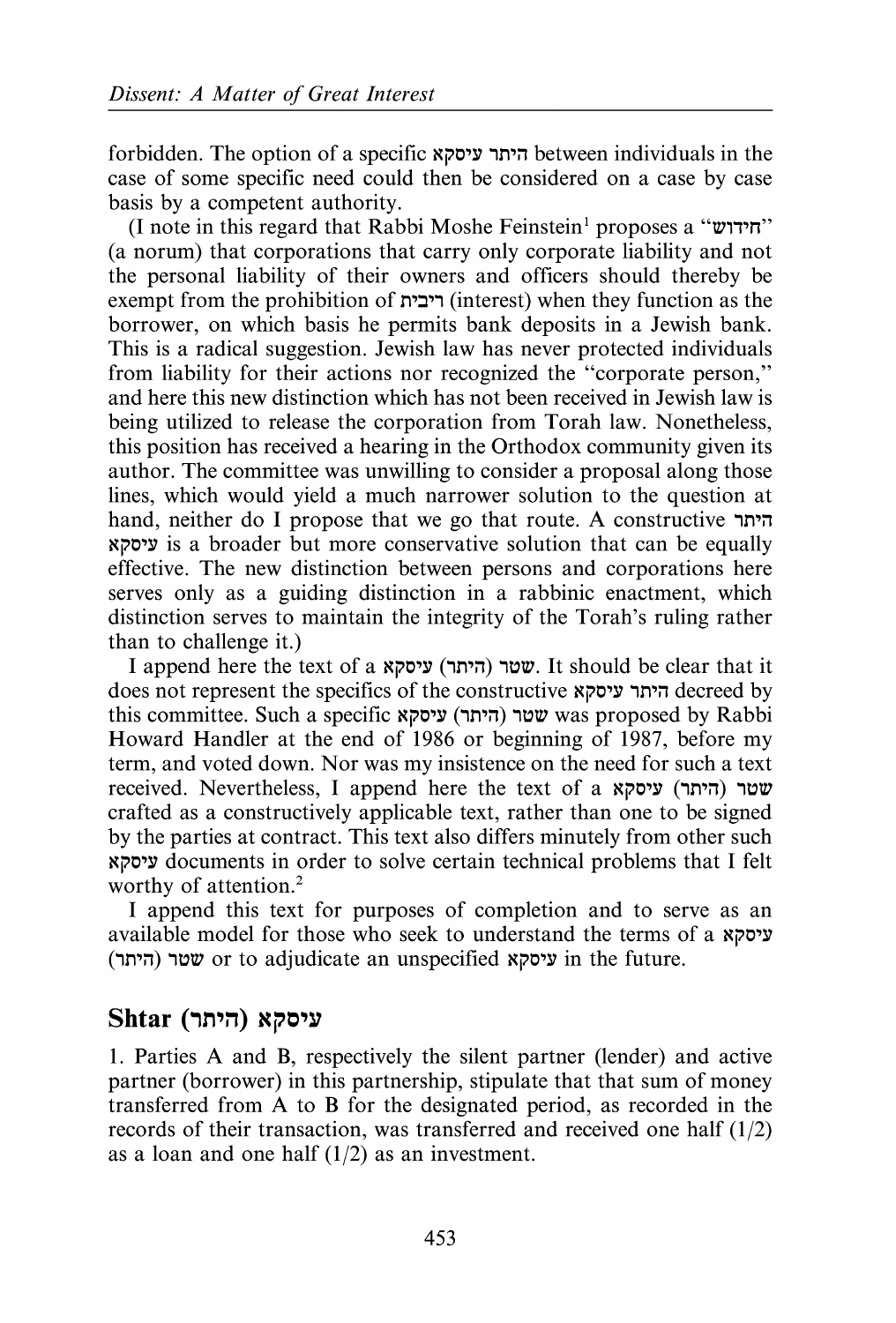2. The active partner (B) has agreed to invest said funds prudently, with all profits accruing therefrom and all losses divided equally between the partners, save for a fee of \$1 per year or part thereof which shall be paid to the active partner (B) from the share of the silent partner (A) at the termination of this partnership as compensation for his/her efforts.

3a. The partners have further agreed that the assets of this partnership will be scrupulously guarded by the active partner (B).

b. The active partner (B) shall be obligated to make good to the silent partner (A) any loss sustained as a result of his/her failure personally to oversee the disposition of the assets of this partnership at all times.

c. He/she shall be released from said obligation only upon the testimony of two witnesses valid under Jewish law that he/she fulfilled the terms of par. 3a as further elucidated in par. 3b.

4a. This partnership anticipates a return equal to twice the sum of the active partner's fee, above par. 2, and the settlement figure, below par. 5. b. In the event that the partnership fails to achieve the anticipated return, the burden of proof of that fact lies upon the active partner  $(B)$ .

c. He/she agrees to permit the silent partner (A) to designate the accounting procedures to be used in recording the partnership's income and to allow the silent partner (A) and/or his/her designees to audit the books of the partnership.

d. He/she further agrees to verify his records and claims in a solemn oath to be sworn before a *1'1* n':J of three sitting members of the Committee of Jewish Law and Standards of the Rabbinical Assembly.

5. Should the active partner (B) be unable to provide proof of the partnership's return or should he/she choose not to fulfill the other stipulations of par. 4, the active partner (B) agrees to pay, and the silent partner (A) agrees to receive as satisfaction in full, a settlement of  $X\%$ per year, as set forth in the records of the transaction, along with the return of the capital in full.

6. In the event of any continuing dispute regarding the provisions of this document, said dispute shall be referred for adjudication to a *1'1* n':J of three sitting members of the Committee of Jewish Law and Standards of the Rabbinical Assembly to be appointed by the sitting chairman of said committee.

7. The provisions of this document apply to all commercial loans between Jewish individuals and all commercial and personal loans between an individual Jew and a corporation of Jewish ownership. It shall not apply to personal loan contracts between individual Jews, which contracts shall require a specific  $x \in C$  contract undertaken in advance of or in tandem with the loan agreement.